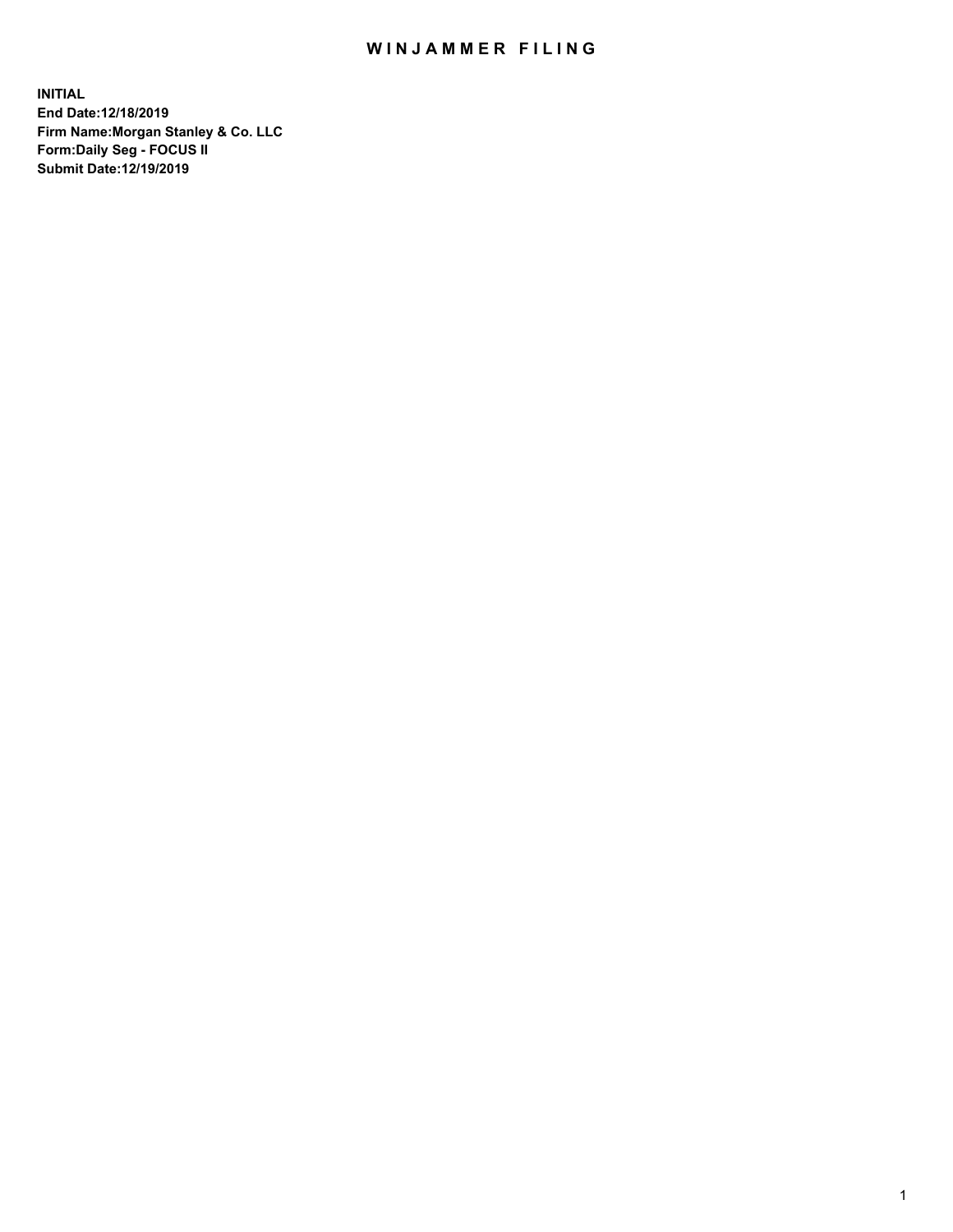**INITIAL End Date:12/18/2019 Firm Name:Morgan Stanley & Co. LLC Form:Daily Seg - FOCUS II Submit Date:12/19/2019 Daily Segregation - Cover Page**

| Name of Company                                                                                                                                                                                                                                                                                                                | Morgan Stanley & Co. LLC                               |
|--------------------------------------------------------------------------------------------------------------------------------------------------------------------------------------------------------------------------------------------------------------------------------------------------------------------------------|--------------------------------------------------------|
| <b>Contact Name</b>                                                                                                                                                                                                                                                                                                            | <b>Ikram Shah</b>                                      |
| <b>Contact Phone Number</b>                                                                                                                                                                                                                                                                                                    | 212-276-0963                                           |
| <b>Contact Email Address</b>                                                                                                                                                                                                                                                                                                   | Ikram.shah@morganstanley.com                           |
| FCM's Customer Segregated Funds Residual Interest Target (choose one):<br>a. Minimum dollar amount: ; or<br>b. Minimum percentage of customer segregated funds required:% ; or<br>c. Dollar amount range between: and; or<br>d. Percentage range of customer segregated funds required between:% and%.                         | 235,000,000<br><u>0</u><br><u>00</u><br>0 <sub>0</sub> |
| FCM's Customer Secured Amount Funds Residual Interest Target (choose one):<br>a. Minimum dollar amount: ; or<br>b. Minimum percentage of customer secured funds required:% ; or<br>c. Dollar amount range between: and; or<br>d. Percentage range of customer secured funds required between:% and%.                           | 140,000,000<br><u>0</u><br><u>00</u><br>00             |
| FCM's Cleared Swaps Customer Collateral Residual Interest Target (choose one):<br>a. Minimum dollar amount: ; or<br>b. Minimum percentage of cleared swaps customer collateral required:% ; or<br>c. Dollar amount range between: and; or<br>d. Percentage range of cleared swaps customer collateral required between:% and%. | 92,000,000<br><u>0</u><br><u>00</u><br>00              |

Attach supporting documents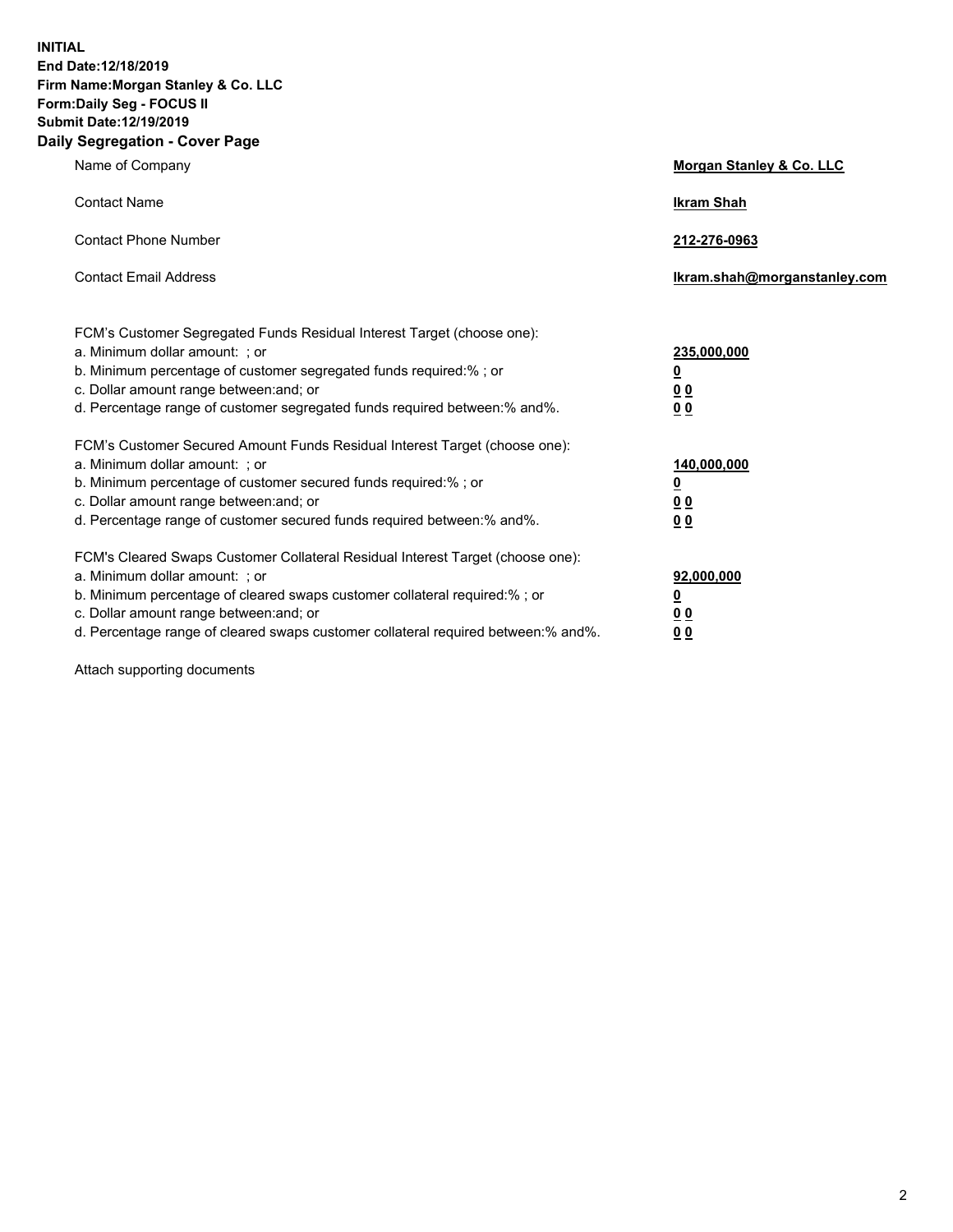## **INITIAL End Date:12/18/2019 Firm Name:Morgan Stanley & Co. LLC Form:Daily Seg - FOCUS II Submit Date:12/19/2019**

## **Daily Segregation - Secured Amounts**

Foreign Futures and Foreign Options Secured Amounts Amount required to be set aside pursuant to law, rule or regulation of a foreign government or a rule of a self-regulatory organization authorized thereunder 1. Net ledger balance - Foreign Futures and Foreign Option Trading - All Customers A. Cash **3,054,927,339** [7315] B. Securities (at market) **2,405,804,955** [7317] 2. Net unrealized profit (loss) in open futures contracts traded on a foreign board of trade **56,859,551** [7325] 3. Exchange traded options a. Market value of open option contracts purchased on a foreign board of trade **4,298,915** [7335] b. Market value of open contracts granted (sold) on a foreign board of trade **-5,918,798** [7337] 4. Net equity (deficit) (add lines 1. 2. and 3.) **5,515,971,962** [7345] 5. Account liquidating to a deficit and account with a debit balances - gross amount **100,058,012** [7351]

- Less: amount offset by customer owned securities **-98,841,120** [7352] **1,216,892**
- 6. Amount required to be set aside as the secured amount Net Liquidating Equity Method (add lines 4 and 5)
- 7. Greater of amount required to be set aside pursuant to foreign jurisdiction (above) or line 6.

## FUNDS DEPOSITED IN SEPARATE REGULATION 30.7 ACCOUNTS

- 1. Cash in banks
	- A. Banks located in the United States **212,703,753** [7500]
	- B. Other banks qualified under Regulation 30.7 **524,917,481** [7520] **737,621,234**
- 2. Securities
	- A. In safekeeping with banks located in the United States **360,969,634** [7540]
	- B. In safekeeping with other banks qualified under Regulation 30.7 **0** [7560] **360,969,634** [7570]
- 3. Equities with registered futures commission merchants
	-
	- B. Securities **0** [7590]
	- C. Unrealized gain (loss) on open futures contracts **1,347,108** [7600]
	- D. Value of long option contracts **0** [7610]
- E. Value of short option contracts **0** [7615] **8,528,072** [7620]
- 4. Amounts held by clearing organizations of foreign boards of trade
	- A. Cash **0** [7640]
	- B. Securities **0** [7650]
	- C. Amount due to (from) clearing organization daily variation **0** [7660]
	- D. Value of long option contracts **0** [7670]
	- E. Value of short option contracts **0** [7675] **0** [7680]
- 5. Amounts held by members of foreign boards of trade
	-
	-
	- C. Unrealized gain (loss) on open futures contracts **55,512,443** [7720]
	- D. Value of long option contracts **4,298,915** [7730]
	- E. Value of short option contracts **-5,918,798** [7735] **4,604,125,748**
- 6. Amounts with other depositories designated by a foreign board of trade **0** [7760]
- 7. Segregated funds on hand **0** [7765]
- 8. Total funds in separate section 30.7 accounts **5,711,244,688** [7770]
- 9. Excess (deficiency) Set Aside for Secured Amount (subtract line 7 Secured Statement Page 1 from Line 8)
- 10. Management Target Amount for Excess funds in separate section 30.7 accounts **140,000,000** [7780]
- 11. Excess (deficiency) funds in separate 30.7 accounts over (under) Management Target **54,055,834** [7785]

**0** [7305]

[7354] **5,517,188,854** [7355]

**5,517,188,854** [7360]

[7530]

A. Cash **7,180,964** [7580]

 A. Cash **2,505,397,867** [7700] B. Securities **2,044,835,321** [7710] [7740] **194,055,834** [7380]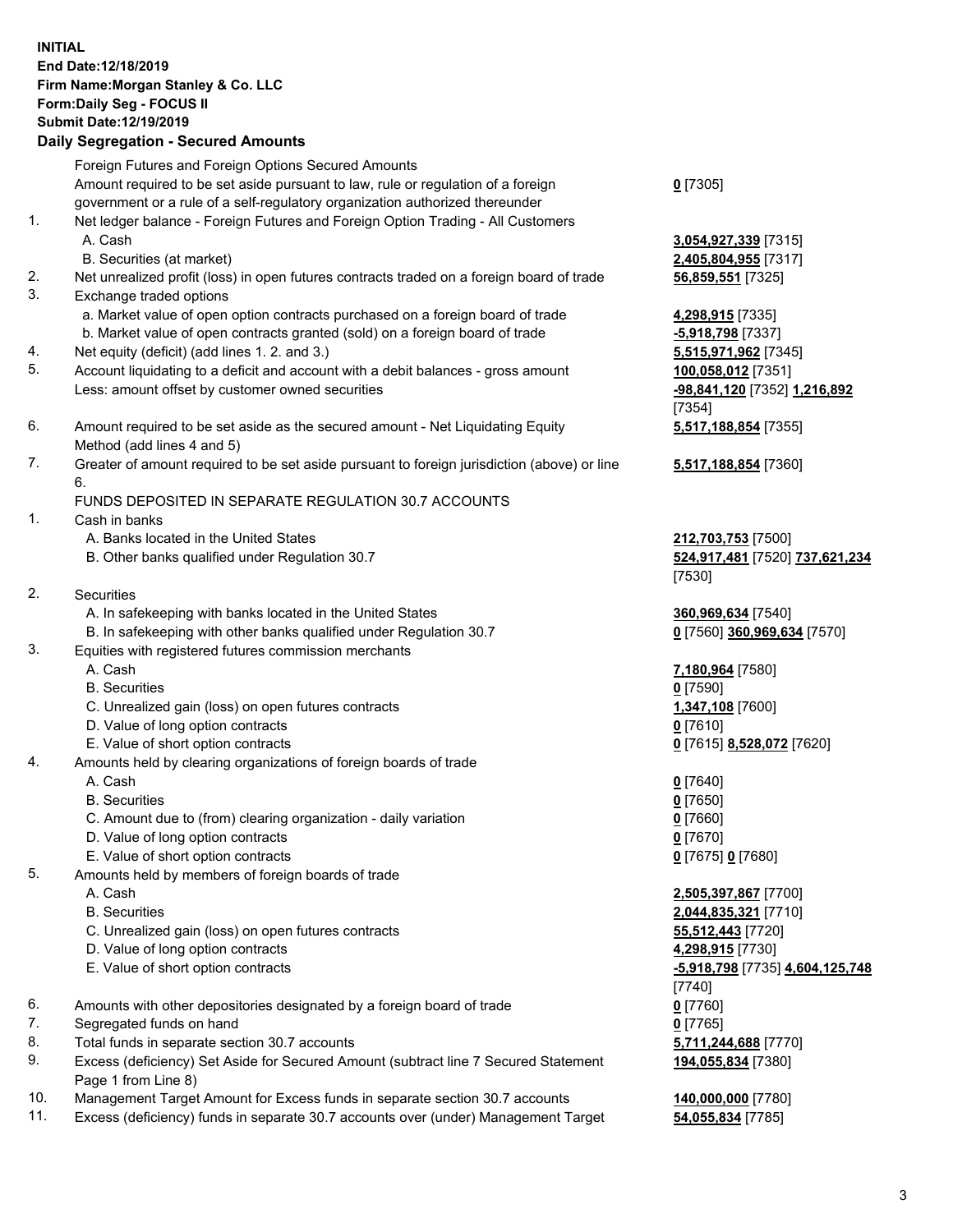**INITIAL End Date:12/18/2019 Firm Name:Morgan Stanley & Co. LLC Form:Daily Seg - FOCUS II Submit Date:12/19/2019 Daily Segregation - Segregation Statement** SEGREGATION REQUIREMENTS(Section 4d(2) of the CEAct) 1. Net ledger balance A. Cash **10,689,767,106** [7010] B. Securities (at market) **6,397,892,833** [7020] 2. Net unrealized profit (loss) in open futures contracts traded on a contract market **-179,762,569** [7030] 3. Exchange traded options A. Add market value of open option contracts purchased on a contract market **320,198,005** [7032] B. Deduct market value of open option contracts granted (sold) on a contract market **-265,612,170** [7033] 4. Net equity (deficit) (add lines 1, 2 and 3) **16,962,483,205** [7040] 5. Accounts liquidating to a deficit and accounts with debit balances - gross amount **431,810,572** [7045] Less: amount offset by customer securities **-431,195,169** [7047] **615,403** [7050] 6. Amount required to be segregated (add lines 4 and 5) **16,963,098,608** [7060] FUNDS IN SEGREGATED ACCOUNTS 7. Deposited in segregated funds bank accounts A. Cash **3,434,539,541** [7070] B. Securities representing investments of customers' funds (at market) **0** [7080] C. Securities held for particular customers or option customers in lieu of cash (at market) **904,991,352** [7090] 8. Margins on deposit with derivatives clearing organizations of contract markets A. Cash **7,276,398,247** [7100] B. Securities representing investments of customers' funds (at market) **0** [7110] C. Securities held for particular customers or option customers in lieu of cash (at market) **5,492,901,481** [7120] 9. Net settlement from (to) derivatives clearing organizations of contract markets **75,071,228** [7130] 10. Exchange traded options A. Value of open long option contracts **320,198,005** [7132] B. Value of open short option contracts **-265,612,170** [7133] 11. Net equities with other FCMs A. Net liquidating equity **11,170,771** [7140] B. Securities representing investments of customers' funds (at market) **0** [7160] C. Securities held for particular customers or option customers in lieu of cash (at market) **0** [7170] 12. Segregated funds on hand **0** [7150] 13. Total amount in segregation (add lines 7 through 12) **17,249,658,455** [7180] 14. Excess (deficiency) funds in segregation (subtract line 6 from line 13) **286,559,847** [7190] 15. Management Target Amount for Excess funds in segregation **235,000,000** [7194]

16. Excess (deficiency) funds in segregation over (under) Management Target Amount Excess

**51,559,847** [7198]